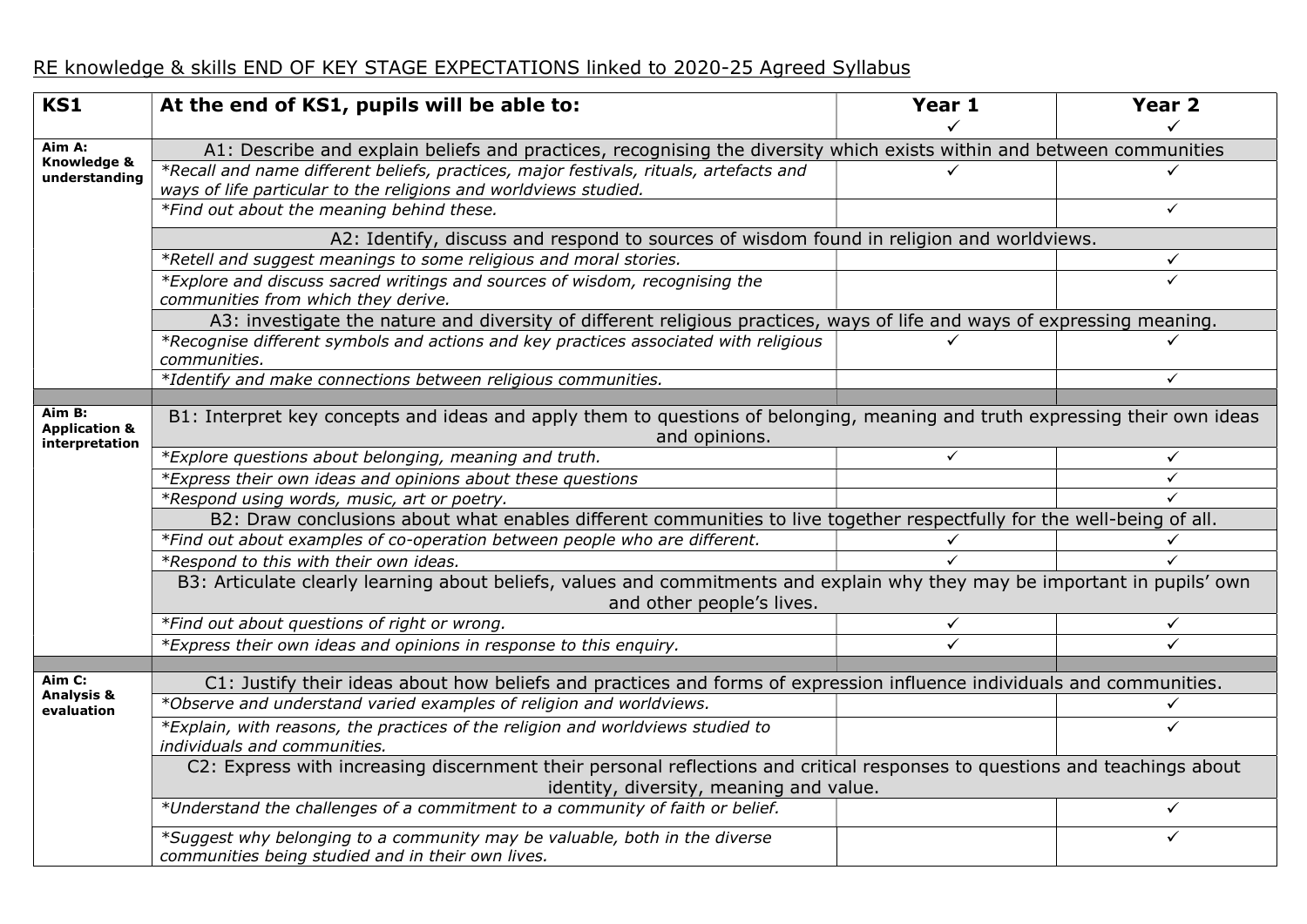| C3: Appreciate and appraise varied dimensions of religion linking these to British values.                                                             |  |  |  |
|--------------------------------------------------------------------------------------------------------------------------------------------------------|--|--|--|
| $+$ *Understand and evaluate the value of diversity within religion.                                                                                   |  |  |  |
| *Identify and evaluate some religious and cultural differences between religions with<br>the aims of promoting mutual respect and interfaith dialogue. |  |  |  |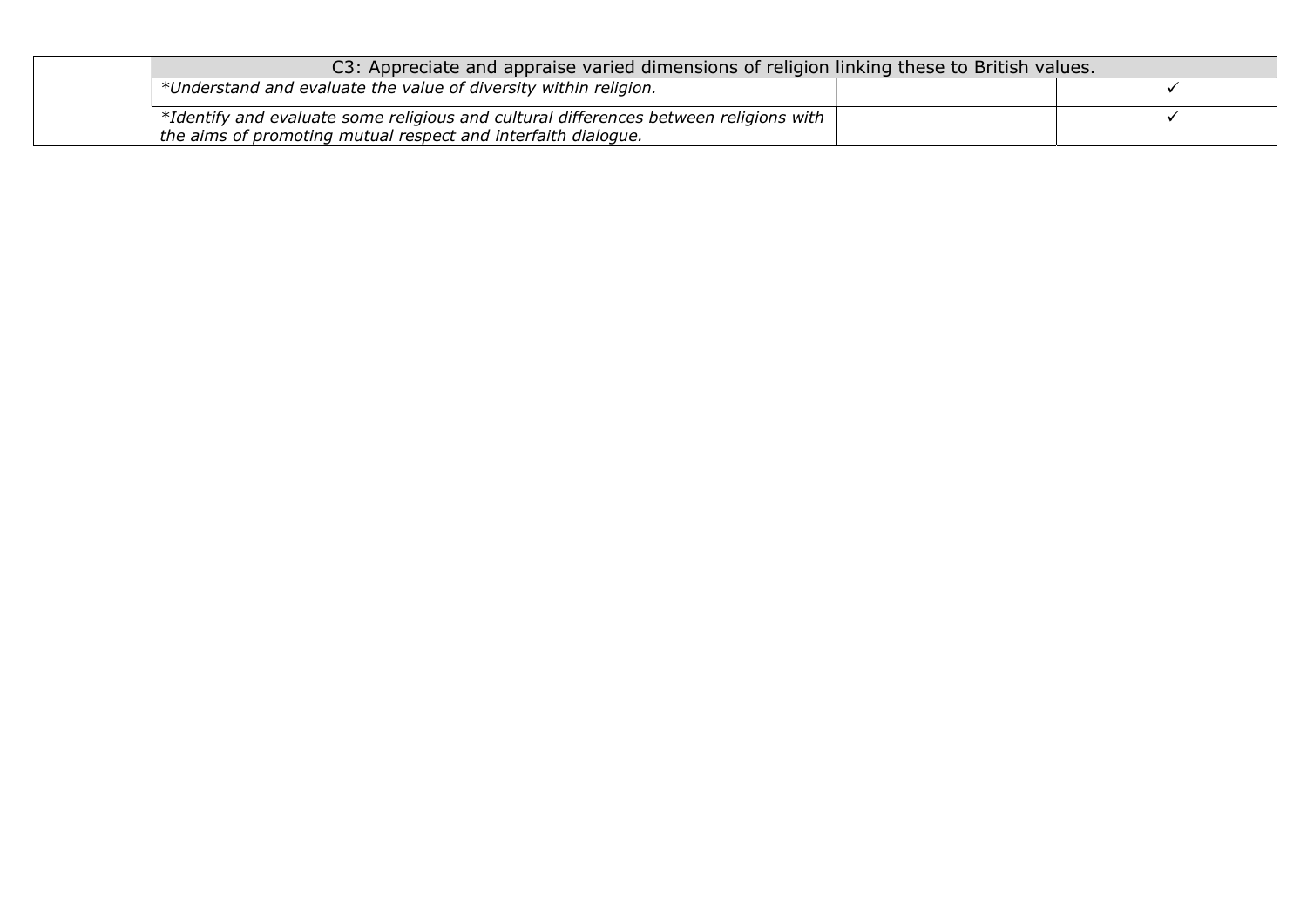| KS <sub>2</sub>                 | At the end of KS2, pupils will be able to:                                                                                                              | Year <sub>3</sub> | Year 4       | Year 5       | Year <sub>6</sub> |  |
|---------------------------------|---------------------------------------------------------------------------------------------------------------------------------------------------------|-------------------|--------------|--------------|-------------------|--|
| Aim A:                          | A1: Describe and explain beliefs and practices, recognising the diversity which exists within and between communities                                   |                   |              |              |                   |  |
| Knowledge &<br>understanding    | *Describe and make connections between different features of the religion and                                                                           | ✓                 |              |              |                   |  |
|                                 | worldviews studied.                                                                                                                                     |                   |              |              |                   |  |
|                                 | *Talk about celebrations, worship, pilgrimages, and the rituals, which mark<br>important points in life.                                                | ✓                 | ✓            | ✓            |                   |  |
|                                 | *Reflect on their own ideas and make a personal response.                                                                                               | $\checkmark$      | ✓            | ✓            | ✓                 |  |
|                                 | A2: Identify, discuss and respond to sources of wisdom found in religion and worldviews.                                                                |                   |              |              |                   |  |
|                                 | *Describe and understand links between stories and other aspects of the<br>communities they are investigating.                                          |                   |              | $\checkmark$ |                   |  |
|                                 | *Respond thoughtfully to the beliefs and teachings that arise from a range of<br>sources of wisdom within different communities.                        |                   | $\checkmark$ | $\checkmark$ | $\checkmark$      |  |
|                                 | A3: investigate the nature and diversity of different religious practices, ways of life and ways of expressing meaning.                                 |                   |              |              |                   |  |
|                                 | *Explore and describe the meaning of a range of beliefs, symbols and practices.                                                                         |                   |              |              | ✓                 |  |
|                                 | *Understand the significance of symbols and practices.                                                                                                  |                   |              | ✓            | $\checkmark$      |  |
| Aim B:                          |                                                                                                                                                         |                   |              |              |                   |  |
| <b>Application &amp;</b>        | B1: Interpret key concepts and ideas and apply them to questions of belonging, meaning and truth expressing their own ideas<br>and opinions.            |                   |              |              |                   |  |
| interpretation                  | *Discuss and present their own and other's views on challenging questions about                                                                         |                   |              |              |                   |  |
|                                 | belonging, meaning, purpose and truth.                                                                                                                  |                   |              |              |                   |  |
|                                 | *Draw upon a variety of creative means to further understand their knowledge and<br>understanding of key religious concepts.                            |                   |              | ✓            | $\checkmark$      |  |
|                                 | B2: Draw conclusions about what enables different communities to live together respectfully for the well-being of all.                                  |                   |              |              |                   |  |
|                                 | *Consider ways in which diverse communities can live together for the well-being of<br>all and how these might be applied.                              |                   |              |              |                   |  |
|                                 | *Respond thoughtfully to ideas about community, values and respect.                                                                                     |                   | $\checkmark$ | ✓            | $\checkmark$      |  |
|                                 | B3: Articulate clearly learning about beliefs, values and commitments and explain why they may be important in pupils' own<br>and other people's lives. |                   |              |              |                   |  |
|                                 | *Discuss and apply their own, and others', ideas about ethical questions, including<br>ideas about what is right or wrong and what is just and fair.    | ✓                 | ✓            | ✓            | ✓                 |  |
|                                 | *Express their own views clearly in response to this enquiry.                                                                                           |                   | $\checkmark$ | $\checkmark$ | $\checkmark$      |  |
|                                 |                                                                                                                                                         |                   |              |              |                   |  |
| Aim C:<br><b>Analysis &amp;</b> | C1: Justify their ideas about how beliefs and practices and forms of expression influence individuals and communities.                                  |                   |              |              |                   |  |
| evaluation                      | *Observe and understand varied examples of religion and worldviews.                                                                                     |                   |              | ✓            | ✓                 |  |